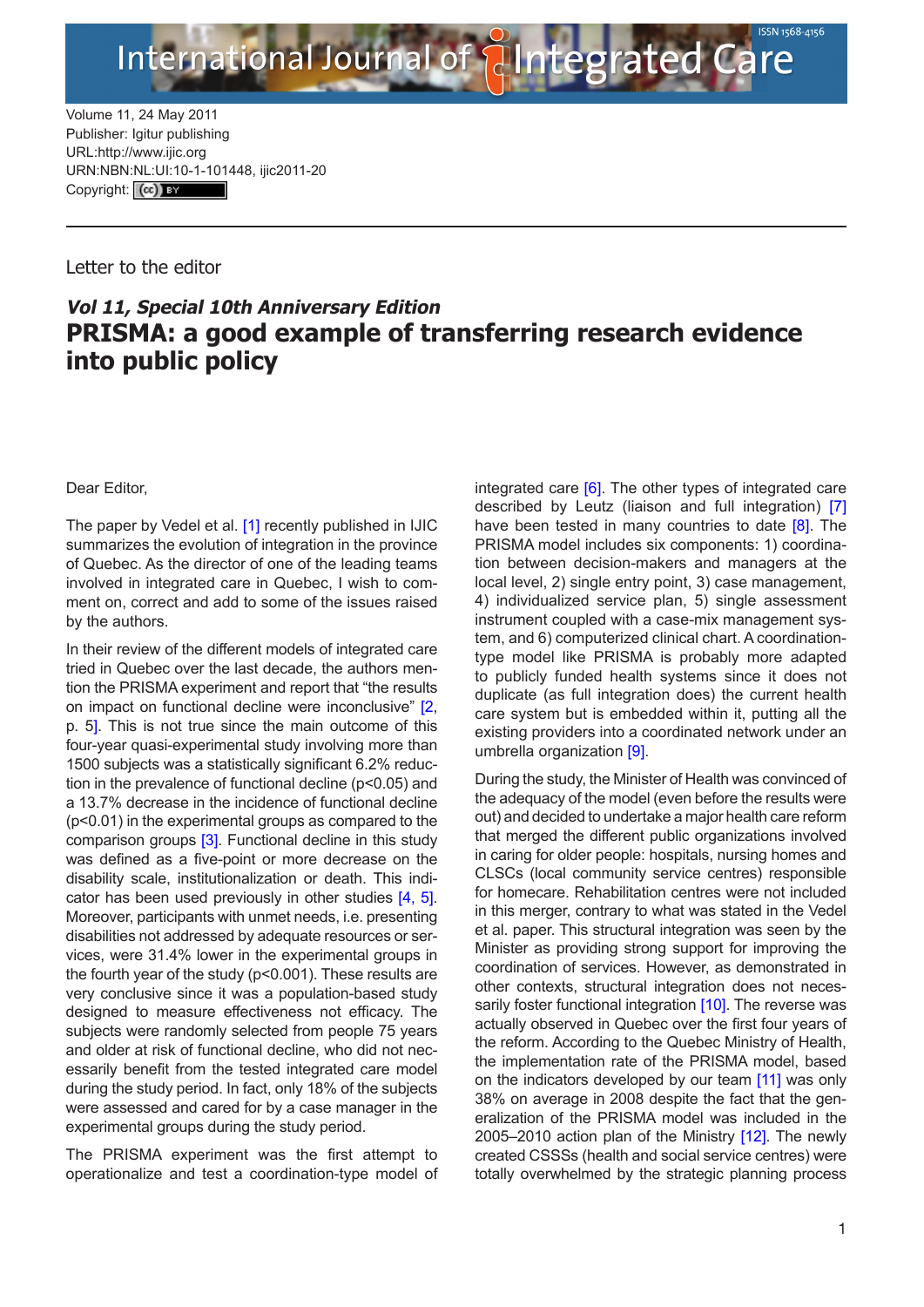<span id="page-1-0"></span>and the reorganization of services. The generalization of the PRISMA model was slowed down considerably and even stopped in many regions because, first, the CSSS' different programs were in fact still working in silos and, second, this new big player in the system was no longer sitting at coordination tables and ignored the volunteer agencies, social economy enterprises and private providers also involved in providing services for frail older people. This natural experiment shows that the structural integration of different providers into a common organization is not necessary to implement a functional integration model like PRISMA. Nevertheless, after six years the implementation of the PRISMA model throughout the province is now back on track. The implementation of the computerized clinical chart, the sixth element of the PRISMA model, was delayed because the Ministry wanted to develop new, more powerful web-based software. After six years and an investment of many millions of dollars, the new software including the single assessment tool (the SMAF) is now being implemented across the province. This allows for the utilization of the management tool (Iso-SMAF Profiles) and completes the implementation of the fifth element of the PRISMA model. Now the only limiting factor for completing the implementation of the PRISMA model is the recruitment of case managers.

In PRISMA, a seventh component was not included in the model; financing is usually included as one of the components of integrated models [[13\]](#page-2-0). This was not possible since the Quebec health care system is a universal, publicly funded, Beveridge-type system. Long-term care is included in the global funding of health and social services. Obviously this arrangement cannot prioritize long-term care and home care, especially during a period of budget restrictions. In the

new CSSSs, most of the funding is directed toward the hospitals and nursing homes, which leaves the home care programs with insufficient funding to really make a difference in the way care is provided to frail older people suffering from chronic conditions and disabilities. To improve the efficacy of the PRISMA model and the case managers' actions would require a specific funding scheme for long-term care modeled on the long-time care insurance programs in many European countries [\[14\]](#page-2-0). Japan has also implemented a long-term care insurance scheme associated with an integration of services and case management [[15](#page-2-0)]. Following the needs assessment by the case manager, an allocation corresponding to the disability level of the frail older person could then be managed in order to contract out the appropriate services to the client. Such a financial incentive gives the case manager real power to obtain the necessary services from providers. Quebec and Canada will have to move toward this type of funding scheme, coupled with the integration of services, to adequately cope with the rapid aging of the population [[1](#page-2-0)6].

PRISMA is a good example of how a research innovation can actually be implemented by policymakers to improve health services. Right from the beginning, not only policymakers but also managers and clinicians were involved with the researchers in the project team. This was probably a critical factor in the relatively fast knowledge transfer to health policy.

> Réjean Hébert, Prof., MD, MPhil, *Research Center on Aging, Université de Sherbrooke, Québec, Canada [Rejean.Hebert@USherbrooke.ca](mailto:Rejean.Hebert@USherbrooke.ca)*

## **References**

- 1. Vedel I, Monette M, Béland F, Monette J, Bergman H. Ten years of integrated care: backwards and forwards. The case of the province of Québec, Canada. International Journal of Integrated Care [serial online] 2011 March 7:11. Available from: [http://](http://www.ijic.org.) [www.ijic.org.](http://www.ijic.org.) [URN:NBN:NL:UI:10-1-101295](http://persistent-identifier.nl/?identifier=URN:NBN:NL:UI:10-1-101295).
- 2. Hébert R, Durand PJ, Dubuc N, Toutigny A, the PRISMA Group. PRISMA: a new model of Integrated Service Delivery for frail older people in Canada. International Journal of Integrated Care [serial online] 2003 March 18:3. Available from: [http://www.](http://www.ijic.org.) [ijic.org.](http://www.ijic.org.) [URN:NBN:NL:UI:10-1-100315.](http://persistent-identifier.nl/?identifier=URN:NBN:NL:UI:10-1-100315)
- 3. Hébert R, Raîche M, Dubois MF, Gueye NR, Dubuc N, Tousignant M, et al. Impact of PRISMA, a coordination-type integrated service delivery system for frail older people in Quebec (Canada): a quasi-experimental study. Journal of Gerontology-Series B Social Sciences 2010;65B:107–18.
- 4. Hébert R, Bravo G, Korner-Bitensky N, Voyer L. Predictive validity of a postal questionnaire for screening community-dwelling elderly individuals at risks of functional decline. Age and Ageing 1996;25:159–67.
- 5. Hébert R, Robichaud L, Roy PM, Bravo G, Voyer L. Efficacy of a nurse-led multidimensional preventive programme for older people at risk of functional decline. A randomized controlled trial. Age and Ageing 2001;30:147–53.
- 6. Leutz W. Reflections on integrating medical and social care: five laws revisited. Journal of Integrated Care 2005;13:3–14.
- 7. Leutz WN. Five laws for integrating medical and social services: Lessons from the United States and the United Kingdom. Milbank Quarterly 1999;77:77–110.